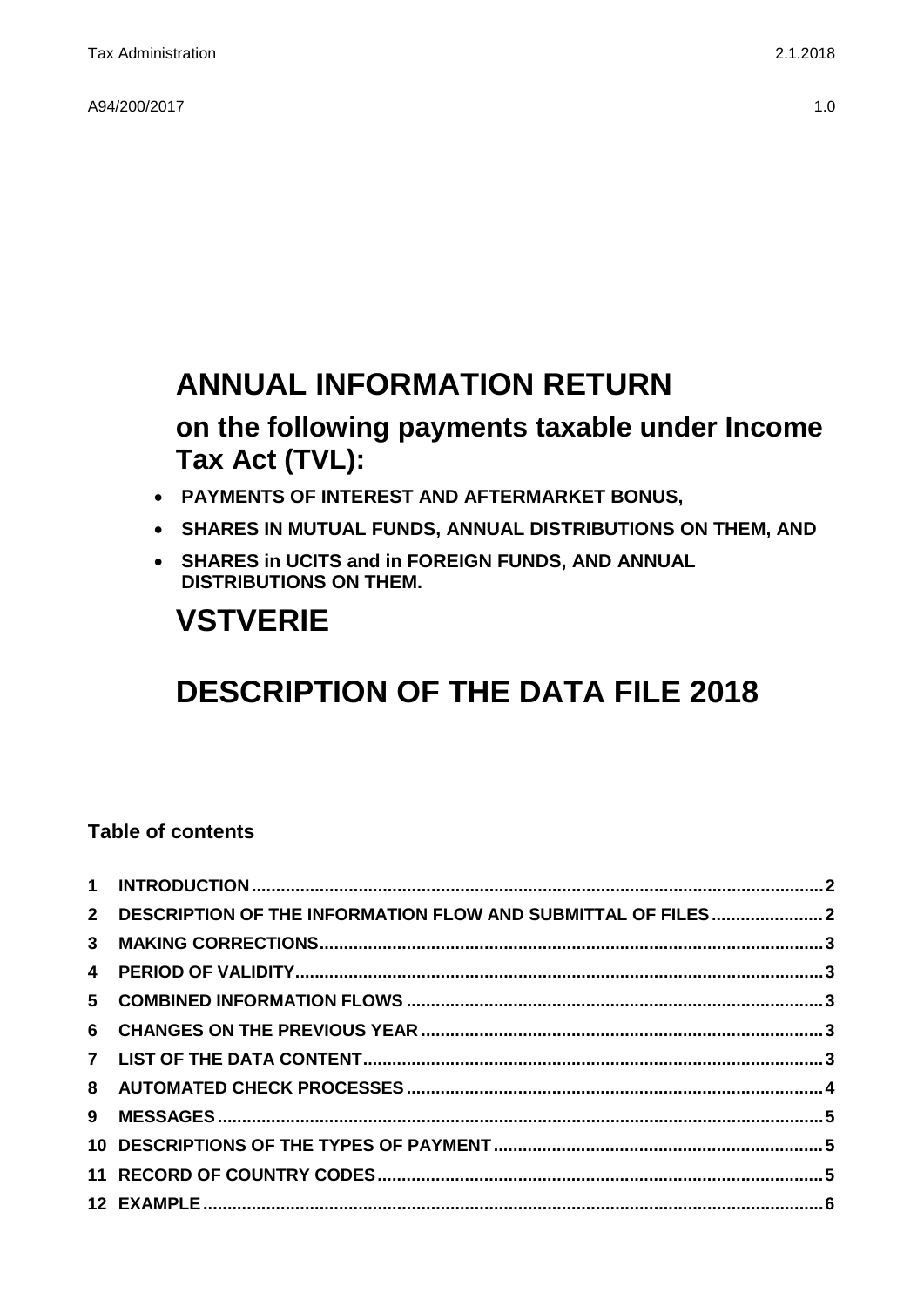## **Version history**

| Version<br>Date |     | <b>Description</b>                              |
|-----------------|-----|-------------------------------------------------|
| 2.1.2018        | 1.0 | First release concerning the 2018 taxable year. |

#### <span id="page-1-0"></span>**1 INTRODUCTION**

This guidance explains the structure of the required inbound file and the check procedures that follow. For more information, see tax.fi > About us > Information and material on taxation > IT developers > e-Filing guidance > Electronic filing of information returns General description.

#### <span id="page-1-1"></span>**2 DESCRIPTION OF THE INFORMATION FLOW AND SUBMITTAL OF FILES**

If your organisation is a Finnish fund management company, a Finnish affiliate of a foreign fund management or a foreign company that manages an investment fund established in Finland, you must file an information return to the Tax Administration. Its due date is soon after the end of every calendar year, and it should include specifications of the quantities and comparison values (vertailuarvo; jämförelsevärde) of the shares and units held by every taxpayer in every one of your funds or UCITS. The comparison value is 70 percent of fair market value (§ 4.3, Act governing the Valuation of Assets for the Purposes of Taxation). In this way, the comparison values are the same as the 'taxable values' reported during earlier years under the old rules.

Moreover, you must report the annual distributions of yields on the fund units and UCITS units, separately for each fund and UCITS.

The information-reporting requirement also concerns managers of Alternative Investment Funds, who manage a special common fund under the provisions of Act on Common Funds (Laki vaihtoehtorahastojen hoitajista 162/2014). If an Alternative Investment Fund has been set up in Finland but it has a foreign manager, the information-reporting requirement also concerns the foreign manager in the same way as it concerns a Finnish manager of an Alternative Investment Fund.

The reports must comply with this specification when the beneficiaries or shareholders are Finnish tax residents.

You must submit taxpayer-specific itemizations for all the payments and assets discussed in this specification. This means that itemizations of the paid aftermarket bonuses and quantities of shares in the funds are also required. In addition, the itemizations should include any payments of interest made from other countries, or intermediated from other countries, and information on any shares in Undertakings for Common Investment in Transferable Securities (UCITS) and foreign funds, including their distributions of profit or yield.

You must file your information return electronically if you had more than five (5) recipients of payments. However, the requirement to use e-filing does not concern physical persons and estates of deceased physical persons unless they operate a trade, business, or an agricultural farm/forestry farm.

If your reporting concerns investment fund shares and yield payments on such shares, you must file electronically. There is no paper-printed form available for the purpose.

For beneficiaries who are nonresidents, you must use the VSRAERIE information flow. In the case of nonresident beneficiaries, you do not have to report the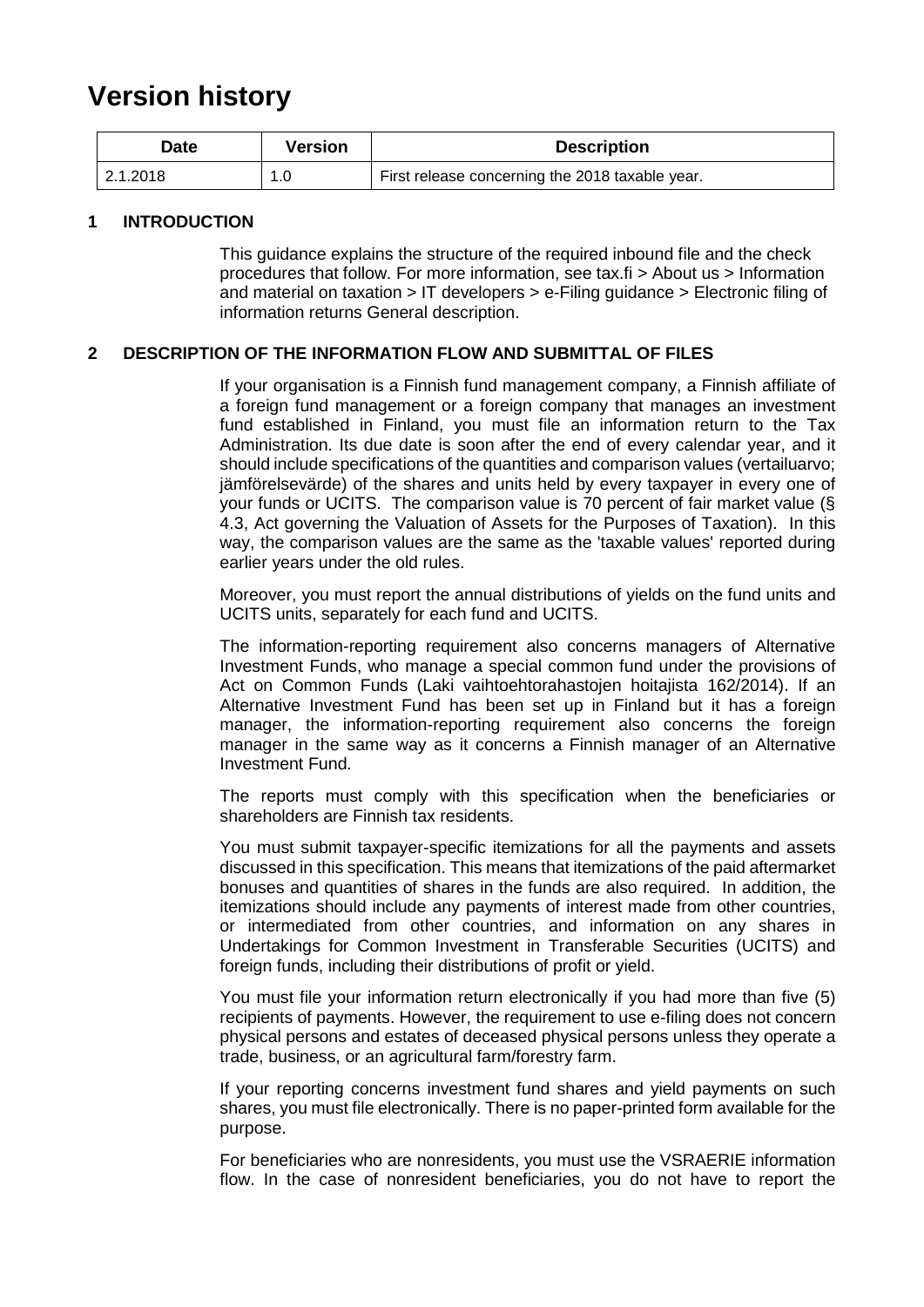quantities and comparison values of the shares or units in any mutual funds or UCITS funds.

If you have made payments to Individual Retirement Account holders (as provided by the legislation on long-term savings / Laki sidotusta pitkäaikaissäästämisestä 1183/2009), you do not have to report the yields. Similarly, no reporting of the invested or saved assets is necessary, on the condition that they are included in the scope of the savings agreement.

For more information and instructions, go to the 'Annual Information Returns' pages of the Website, > Forms > Annual information.

For more information on how filers must identify themselves electronically, on the requirements on Katso ID and Katso Role, and on the information flow's check routine for authorizations, click [here.](https://www.ilmoitin.fi/webtamo/sivut/IlmoituslajiRoolit?kieli=en&tv=VSTVERIE)

#### <span id="page-2-0"></span>**3 MAKING CORRECTIONS**

For more information, see tax.fi > About us > Information and material on taxation > IT developers > e-Filing guidance > Making corrections to e-filed submittals of information returns.

#### <span id="page-2-1"></span>**4 PERIOD OF VALIDITY**

This specification sets out the requirements of file formatting that come into force 25 January 2018 and continue to be in force until a new version of this specification is released.

Due date of filing is 31 January 2019.

#### <span id="page-2-2"></span>**5 COMBINED INFORMATION FLOWS**

You may send us the following flows in the same computer file as you are sending your VSTVERIE flow:

- VSTVVYHT

#### <span id="page-2-3"></span>**6 CHANGES ON THE PREVIOUS YEAR**

| <b>Version</b> | Data Name      | Data element    | <b>Description</b> |
|----------------|----------------|-----------------|--------------------|
| ، ۱            | -18/058<br>15- | Year of payment | Year changed       |

#### <span id="page-2-4"></span>**7 LIST OF THE DATA CONTENT**

| Position   Code   P/V |     |   | L/T | <b>Description</b>                                                                      | Format          | Permissible<br>values                               |
|-----------------------|-----|---|-----|-----------------------------------------------------------------------------------------|-----------------|-----------------------------------------------------|
| $1-8$                 | 000 | P |     | File identifier                                                                         | AN <sub>8</sub> | <b>VSTVERIE</b>                                     |
| 10                    | 082 | v |     | Deletion                                                                                | A1              | D                                                   |
| $12 - 13$             | 084 | P | ∗   | Type of Payment or Type of Asset                                                        | AN <sub>2</sub> | 2B, 2C, 2D, 2E,<br>2F, 2G,<br>3J, 3L, 3K,<br>3M, 3N |
| $15 - 18$             | 058 | P |     | Year of payment<br>The year of payment is the calendar year when<br>payment took place. | <b>VVVV</b>     | 2018                                                |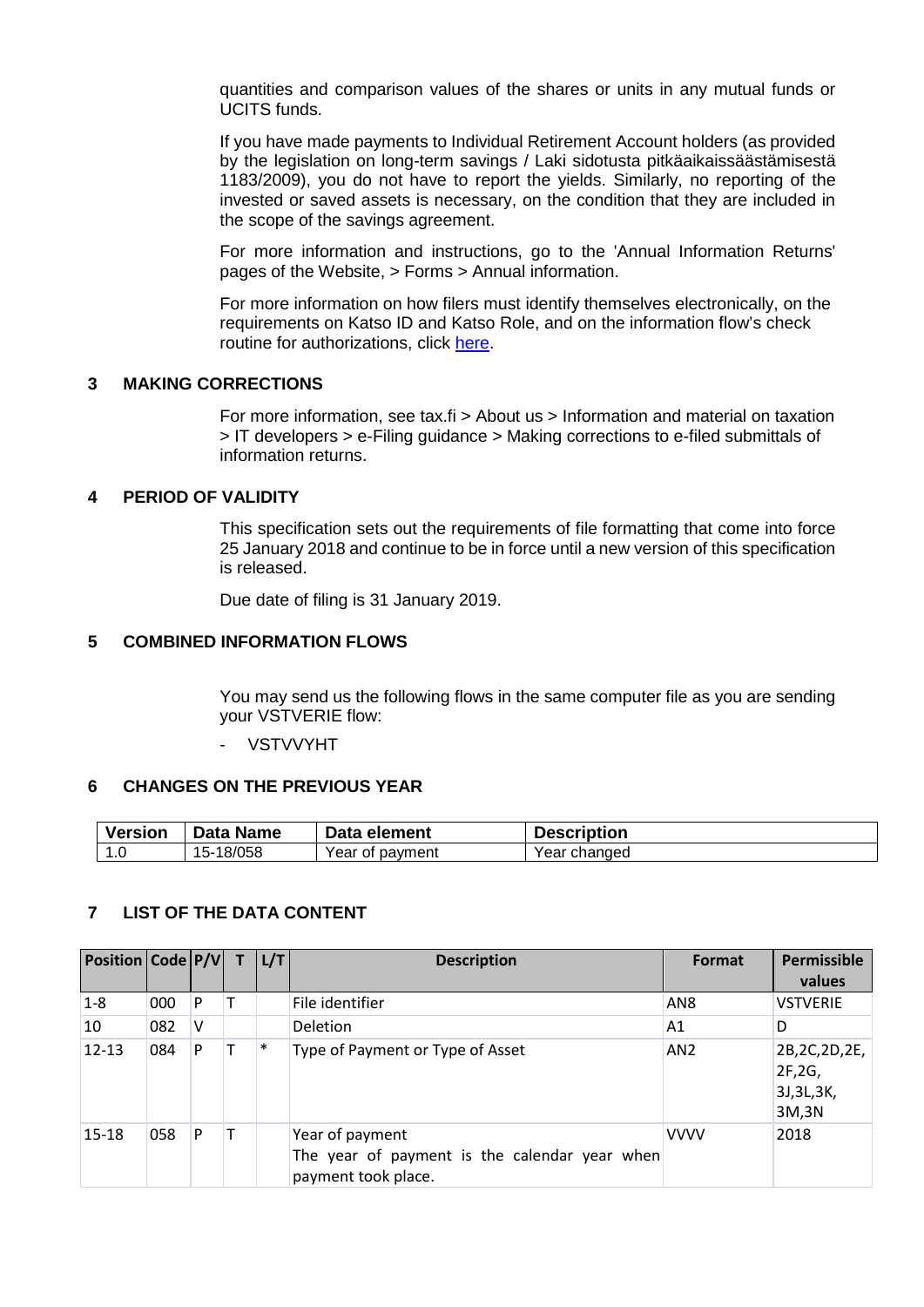| 20-32       | 010 | P      | т           |               | Payor's ID                                                                                       | YTUNNUS  <br><b>HETU</b>         |
|-------------|-----|--------|-------------|---------------|--------------------------------------------------------------------------------------------------|----------------------------------|
| 34          |     |        |             |               | Reserve space                                                                                    |                                  |
| 35-45       | 083 | P      | T           | $\ast$        | Taxpayer's identity code / Business ID                                                           | YTUNNUS  <br><b>HETU</b>         |
| 46-57       | 534 | $\vee$ |             |               | Amount of payment / value of fund shares or UCITS<br>shares for purposes of comparison           | R9,2                             |
| 58-68       | 535 | V      |             |               | <b>Taxes withheld</b>                                                                            | R8,2                             |
| 70-99       | 540 | v      |             | $\ast$        | Name of fund / UCITS (in the case of Payment Types AN30<br>$V/P$ 2B, 2G, 3J and 3L)              |                                  |
| 101-113 541 |     | v      |             | $\ast$        | Fund's Business ID (in the case of Payment Types 2B YTUNNUS<br>$V/P$ and 2G)                     |                                  |
| 114-132 542 |     | $\vee$ |             | $\ast$        | Quantity of shares in fund or UCITS in the case of $2G$ +D12,6<br>$V/P$ and 3L Asset Types       |                                  |
| 133-143 536 |     | v      |             | $\ast$        | Taxes withheld in a foreign country in the case of 3J, R8,2<br>$V/P$ 3K, 3M, 3N Types of Payment |                                  |
| 145-146 537 |     | $\vee$ |             | $\ast$<br>V/P | Country code, ISO3166                                                                            | <b>MAA</b><br><b>TUNNUS</b>      |
| 148-187 085 |     | V      | ET          | $\ast$<br>V/P | Taxpayer's name                                                                                  | AN40                             |
| 189-201 080 |     | $\vee$ | $\mathsf T$ |               | Account operator's Business ID                                                                   | <b>YTUNNUS</b>                   |
| 202-231     |     |        |             |               | Reserve space                                                                                    |                                  |
| 233-267 048 |     | P      |             |               | Software application that produced this file                                                     | <b>AN35</b>                      |
| 269-282 198 |     | P      |             |               | Software-generated timestamp                                                                     | <b>DDMMYYYY</b><br><b>HHMMSS</b> |
|             | 999 | P      |             |               | Final identifier                                                                                 | N <sub>8</sub>                   |
|             |     |        |             |               |                                                                                                  |                                  |

### <span id="page-3-0"></span>**8 AUTOMATED CHECK PROCESSES**

| New /<br>Changed | Code       | <b>Description of Calc. Rule / Check</b>                                                                                                                                          |
|------------------|------------|-----------------------------------------------------------------------------------------------------------------------------------------------------------------------------------|
|                  | 540<br>084 | For Payment Types 2B, 2G, 3J and 3L the name of fund or UCITS (540) is a<br>mandatory field. Look up the descriptions of different Payment Types in<br>section 9 of the guidance. |
|                  |            | #40; For Payment Types 40, 2G, 2J and 3L, you must populate Name of fund or<br><b>UCITS (540).</b>                                                                                |
|                  | 541        | If the Type of Payment is Annual yield on a fund share (2B), Mutual fund share                                                                                                    |
|                  | 084        | (2G), the Fund's Business ID (541) is a mandatory field.                                                                                                                          |
|                  |            | #123; If the Type of Payment is Annual yield on a fund share (2B), Mutual fund<br>share (2G), you must populate Fund's Business ID (541).                                         |
|                  | 542        | For Payment Types 2G and 3L, the Quantity of fund shares or UCITS shares                                                                                                          |
|                  | 084        | (542) is a mandatory field that must be populated with a non-zero value. Look<br>up the descriptions of different Payment Types in section 9.                                     |
|                  |            | #317; For Payment Types 2G and 3L, you must populate Quantity of fund<br>shares or UCITS shares (542) with a non-zero value.                                                      |
|                  | 537        | If Type of Payment 3J, 3K, 3L, 3M is 3N reported, Country Code (537) is a                                                                                                         |
|                  | 084        | mandatory field, but its value cannot be FI.                                                                                                                                      |
|                  |            | #1089; For 3J, 3K, 3L, 3M and 3N Types of Payment you must populate<br>Country Code 537 with a code value other than 'FI'.                                                        |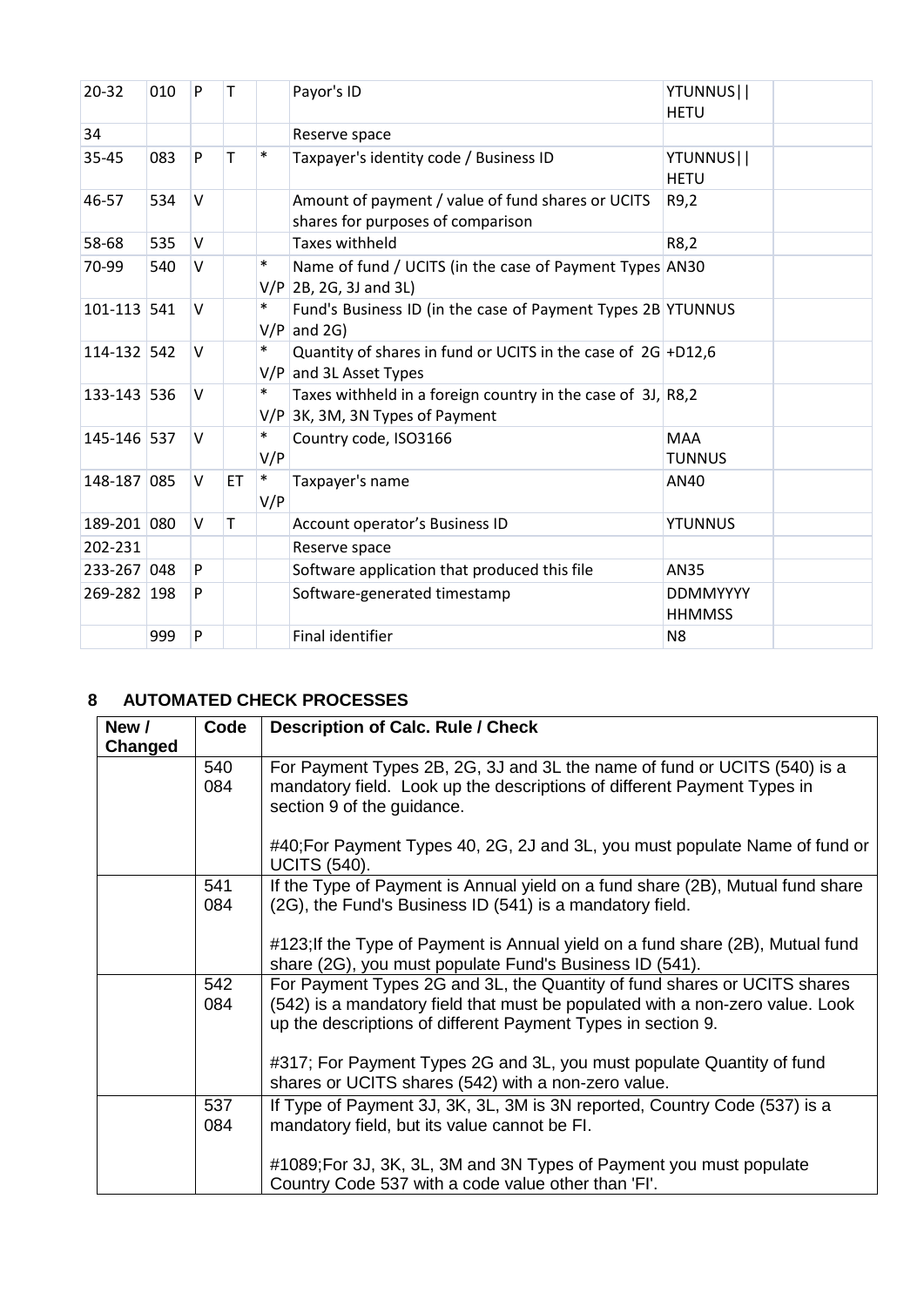| 085<br>083 | Taxpayer's name (085) is a mandatory field when a dummy identity code is<br>entered in the Personal ID or Business ID (083) field.                   |
|------------|------------------------------------------------------------------------------------------------------------------------------------------------------|
|            | #1090; Taxpayer's name (085) is a mandatory field because you have entered<br>a dummy identity code in the Personal ID or Business ID (083) field.   |
| 536        | Taxes withheld in a foreign country (536) must be populated with a non-zero                                                                          |
| 537        | value when the Type of Payment is 3J, 3 K, 3 M, 3 N.                                                                                                 |
|            | #1091; You must populate Tax withheld in a foreign country (536) with a non-<br>zero value in connection with 3J, 3 K, 3 M and 3 N Types of Payment. |

#### <span id="page-4-0"></span>**9 MESSAGES**

| New /<br>Changed | Code       | Description of the message                                                                                                                     |
|------------------|------------|------------------------------------------------------------------------------------------------------------------------------------------------|
|                  | 534<br>535 | Invalid input: Tax withheld (535) is greater than Amount of payment / value of<br>fund shares or UCITS shares for purposes of comparison (534) |
|                  |            | #1092; Tax withheld (535) cannot be greater than Amount of payment / value of<br>fund shares or UCITS shares for purposes of comparison (534). |

#### <span id="page-4-1"></span>**10 DESCRIPTIONS OF THE TYPES OF PAYMENT**

#### **Finnish payment and asset types**

- 2B Annual distribution paid out on a yield share
- 2C Annual interest on bonds or debentures
- 2D Other interest or other income from investment (capital income)
- 2E Aftermarket bonus paid by the filer to the taxpayer (is capital income for the taxpayer concerned)
- 2F Aftermarket bonus withheld (received) by the filer (is a tax deduction for the taxpayer concerned)
- 2G Mutual fund share.

#### **Foreign payment and asset types**

- 3J Annual distribution paid out on foreign shares in foreign UCITS
- 3L Shares in foreign UCITS
- 3M Interest paid/intermediated from another EU member state
- 3K Interest paid/intermediated from a non-EU country
- 3N Repurchase or redemption money paid/intermediated from another EU member state

#### <span id="page-4-2"></span>**11 RECORD OF COUNTRY CODES**

For all country codes of the ISO 3166 standard, see [List of country codes.](https://www.ilmoitin.fi/webtamo/sivut/ExcelPohjat?5-1.ILinkListener-apuvalineet-maatunnuslistaus_linkki&kieli=en)